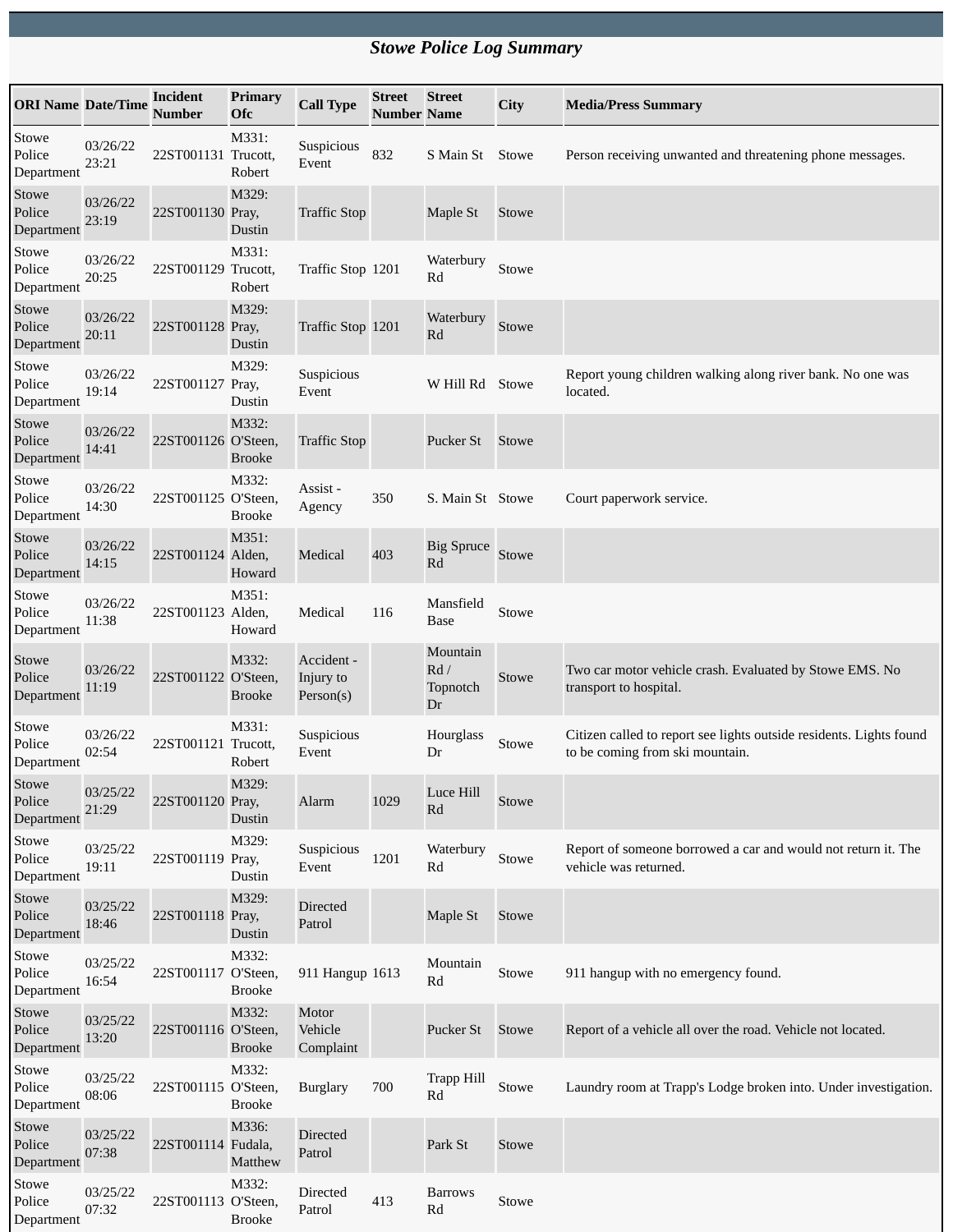| <b>ORI Name Date/Time</b>     |                   | <b>Incident</b><br><b>Number</b>    | Primary<br>Ofc    | <b>Call Type</b>              | <b>Street</b><br>Number Name | <b>Street</b>                         | City        | <b>Media/Press Summary</b>                                     |
|-------------------------------|-------------------|-------------------------------------|-------------------|-------------------------------|------------------------------|---------------------------------------|-------------|----------------------------------------------------------------|
| Stowe<br>Police<br>Department | 03/24/22<br>21:35 | 22ST001112 Cavarretta, Traffic Stop | M330:<br>Benjamin |                               |                              | Laporte Rd<br>/ Cochran<br>Rd         | Morrisville |                                                                |
| Stowe<br>Police<br>Department | 03/24/22<br>19:16 | 22ST001111 Cavarretta, Traffic Stop | M330:<br>Benjamin |                               |                              | Pucker ST /<br>Ricketson<br>Farm      | Stowe       |                                                                |
| Stowe<br>Police<br>Department | 03/24/22<br>16:49 | 22ST001110 Jenness,                 | M327:<br>Donald   | Theft                         | 7412                         | Mountain<br>Rd                        | Stowe       | Under investigation.                                           |
| Stowe<br>Police<br>Department | 03/24/22<br>16:34 | 22ST001109 Sawyer,                  | M335:<br>James    | Fire Alarm 2792               |                              | Pucker St                             | Stowe       |                                                                |
| Stowe<br>Police<br>Department | 03/24/22<br>16:00 | 22ST001108 Mazzilli,                | M323:<br>Anthony  | Alarm                         | 2060                         | Robinson<br>Springs Rd                | Stowe       |                                                                |
| Stowe<br>Police<br>Department | 03/24/22<br>15:37 | 22ST001107 Jenness,                 | M327:<br>Donald   | <b>TRO/FRO</b><br>Service     | 350                          | S Main St Stowe                       |             | Court paperwork served.                                        |
| Stowe<br>Police<br>Department | 03/24/22<br>14:53 | 22ST001106 Mazzilli,                | M323:<br>Anthony  | <b>Traffic Stop</b>           |                              | School St                             | Stowe       |                                                                |
| Stowe<br>Police<br>Department | 03/24/22<br>14:39 | 22ST001105 Jenness,                 | M327:<br>Donald   | Motor<br>Vehicle<br>Complaint |                              | Mountain<br>Rd                        | Stowe       | Checked on a vehicle and the occupant, no issues, moved along. |
| Stowe<br>Police<br>Department | 03/24/22<br>14:04 | 22ST001104 Mazzilli,                | M323:<br>Anthony  | <b>Traffic Stop</b>           |                              | Stagecoach<br>Rd                      | Stowe       |                                                                |
| Stowe<br>Police<br>Department | 03/24/22<br>14:03 | 22ST001103 Mazzilli,                | M323:<br>Anthony  | Directed<br>Patrol            |                              | Stagecoach<br>Rd                      | Stowe       |                                                                |
| Stowe<br>Police<br>Department | 03/24/22<br>13:33 | 22ST001102 Sawyer,                  | M335:<br>James    | <b>Traffic Stop</b>           |                              | <b>Moscow</b><br>Rd                   | Stowe       |                                                                |
| Stowe<br>Police<br>Department | 03/24/22<br>12:24 | 22ST001101 Jenness,                 | M327:<br>Donald   | <b>Traffic Stop</b>           |                              | Pucker St/<br>Brush Hill Stowe<br>Rd  |             |                                                                |
| Stowe<br>Police<br>Department | 03/24/22<br>07:45 | 22ST001100 Jenness,                 | M327:<br>Donald   | <b>Directed</b><br>Patrol     |                              | <b>Barrows</b><br>Rd                  | Stowe       |                                                                |
| Stowe<br>Police<br>Department | 03/24/22<br>07:30 | 22ST001099 Sawyer,                  | M335:<br>James    | Directed<br>Patrol            |                              | Depot St /<br>Park Pl                 | Stowe       |                                                                |
| Stowe<br>Police<br>Department | 03/24/22<br>06:28 | 22ST001098 Sawyer,                  | M335:<br>James    | <b>Directed</b><br>Patrol     |                              | Stagecoach<br>Rd                      | Stowe       |                                                                |
| Stowe<br>Police<br>Department | 03/24/22<br>06:16 | 22ST001097 Jenness,                 | M327:<br>Donald   | Medical                       | 89                           | Golden<br>Eagle Dr                    | Stowe       |                                                                |
| Stowe<br>Police<br>Department | 03/24/22<br>05:53 | 22ST001096 Jenness,                 | M327:<br>Donald   | 911 Hangup 89                 |                              | Golden<br>Eagle Dr                    | Stowe       | 911 hang-up. No emergency                                      |
| Stowe<br>Police<br>Department | 03/23/22<br>23:10 | 22ST001095 Cavarretta, Traffic Stop | M330:<br>Benjamin |                               |                              | VT RT 108 Stowe                       |             |                                                                |
| Stowe<br>Police<br>Department | 03/23/22<br>22:45 | 22ST001094 Cavarretta, Traffic Stop | M330:<br>Benjamin |                               |                              | Pucker St /<br>Stagecoach Stowe<br>Rd |             |                                                                |
| Stowe<br>Police<br>Department | 03/23/22<br>22:24 | 22ST001093 Cavarretta, Traffic Stop | M330:<br>Benjamin |                               |                              | <b>Vt Rt 100</b>                      | Morrisville |                                                                |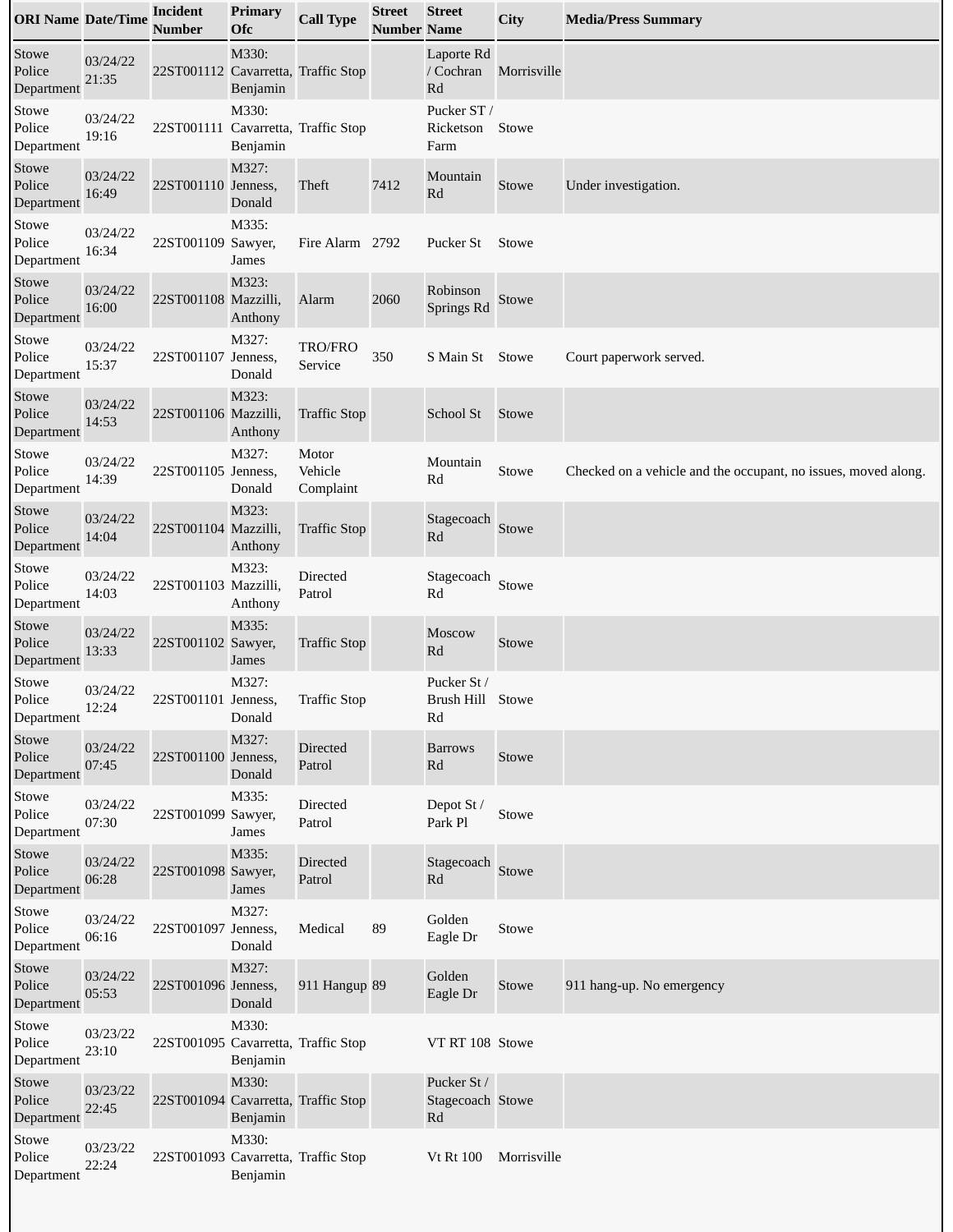| <b>ORI Name Date/Time</b>     |                   | <b>Incident</b><br><b>Number</b>    | Primary<br>Ofc         | <b>Call Type</b>              | <b>Street</b><br><b>Number Name</b> | <b>Street</b>                            | City        | <b>Media/Press Summary</b>                                                   |
|-------------------------------|-------------------|-------------------------------------|------------------------|-------------------------------|-------------------------------------|------------------------------------------|-------------|------------------------------------------------------------------------------|
| Stowe<br>Police<br>Department | 03/23/22<br>20:28 | 22ST001092 Cavarretta, Traffic Stop | M330:<br>Benjamin      |                               |                                     | <b>Vt Rt 100</b>                         | Stowe       |                                                                              |
| Stowe<br>Police<br>Department | 03/23/22<br>20:15 | 22ST001091 Cavarretta, Traffic Stop | M330:<br>Benjamin      |                               |                                     | Pucker St /<br>Scribner<br>Rd            | Stowe       |                                                                              |
| Stowe<br>Police<br>Department | 03/23/22<br>19:41 | 22ST001090 Cavarretta, Traffic Stop | M330:<br>Benjamin      |                               |                                     | Stagecoach<br>Rd/<br>Moulton<br>Ln       | Morrisville |                                                                              |
| Stowe<br>Police<br>Department | 03/23/22<br>18:11 | 22ST001089 Mazzilli,                | M323:<br>Anthony       | Medical                       | 350                                 | S Main St Stowe                          |             |                                                                              |
| Stowe<br>Police<br>Department | 03/23/22<br>16:15 | 22ST001088 Jenness,                 | M327:<br>Donald        | Suspicious<br>Event           | 383                                 | <b>Birch Hill</b><br>Rd                  | Stowe       | Report of a vehicle parked in someone's driveway. Found to be a<br>neighbor. |
| Stowe<br>Police<br>Department | 03/23/22<br>15:58 | 22ST001087 Jenness,                 | M327:<br>Donald        | <b>Traffic Stop</b>           |                                     | Maple St                                 | Stowe       |                                                                              |
| Stowe<br>Police<br>Department | 03/23/22<br>15:29 | 22ST001086 Mazzilli,                | M323:<br>Anthony       | Deliver<br>Message            | 4968                                | Mountain<br>Rd                           | Stowe       | Delivered a message to a resident.                                           |
| Stowe<br>Police<br>Department | 03/23/22<br>15:27 | 22ST001085 Mazzilli,                | M323:<br>Anthony       | Motor<br>Vehicle<br>Complaint |                                     | Moscow<br>Rd                             | Stowe       | Complaint of a vehicle speeding on Moscow Rd.                                |
| Stowe<br>Police<br>Department | 03/23/22<br>12:57 | 22ST001084 Whitcomb,                | M328:<br>Frederick     | Suspicious<br>Event           |                                     |                                          |             | Under investigation.                                                         |
| Stowe<br>Police<br>Department | 03/23/22<br>12:34 | 22ST001083 Tabor,                   | M334:<br>Darron        | Fingerprints 350              |                                     | S Main St Stowe                          |             |                                                                              |
| Stowe<br>Police<br>Department | 03/23/22<br>08:17 | 22ST001082 Jenness,                 | M327:<br>Donald        | <b>Traffic Stop</b>           |                                     | Pucker St /<br>Brush Hill Stowe<br>Rd    |             |                                                                              |
| Stowe<br>Police<br>Department | 03/23/22<br>07:43 | 22ST001081 Jenness,                 | M327:<br>Donald        | Directed<br>Patrol            | 413                                 | <b>Barrows</b><br>$\mathbf{R}\mathbf{d}$ | Stowe       |                                                                              |
| Stowe<br>Police<br>Department | 03/23/22<br>07:39 | 22ST001080 Sawyer,                  | M335:<br>James         | <b>Directed</b><br>Patrol     |                                     | Depot St /<br>Park Pl                    | Stowe       |                                                                              |
| Stowe<br>Police<br>Department | 03/23/22<br>03:08 | 22ST001079 Trucott,                 | M331:<br>Robert        | Alarm                         | 3351                                | Pucker St                                | Stowe       |                                                                              |
| Stowe<br>Police<br>Department | 03/22/22<br>18:52 | 22ST001078 Pray,                    | M329:<br>Dustin        | Lost<br>Property              |                                     | Stowe                                    | Vt          | Lost credit card.                                                            |
| Stowe<br>Police<br>Department | 03/22/22<br>12:11 | 22ST001077 Tabor,                   | M334:<br>Darron        | Fingerprints 350              |                                     | S Main St Stowe                          |             |                                                                              |
| Stowe<br>Police<br>Department | 03/22/22<br>11:56 | 22ST001076 Fudala,                  | M336:<br>Matthew       | Motor<br>Vehicle<br>Complaint |                                     | Stowe<br><b>Hollow Rd</b>                | Stowe       | Report of a vehicle tailgating. Vehicle not found.                           |
| Stowe<br>Police<br>Department | 03/22/22<br>11:23 | 22ST001075 Tabor,                   | M334:<br>Darron        | Accident -<br>LSA             | 700                                 | Trapp Hill<br>Rd                         | Stowe       | Late report vehicle damage.                                                  |
| Stowe<br>Police<br>Department | 03/22/22<br>10:41 | 22ST001074 O'Steen,                 | M332:<br><b>Brooke</b> | Medical                       | 146                                 | Summit<br>Run                            | Stowe       |                                                                              |
| Stowe<br>Police<br>Department | 03/22/22<br>07:36 | 22ST001073 O'Steen,                 | M332:<br><b>Brooke</b> | Directed<br>Patrol            | 254                                 | Park St                                  | Stowe       |                                                                              |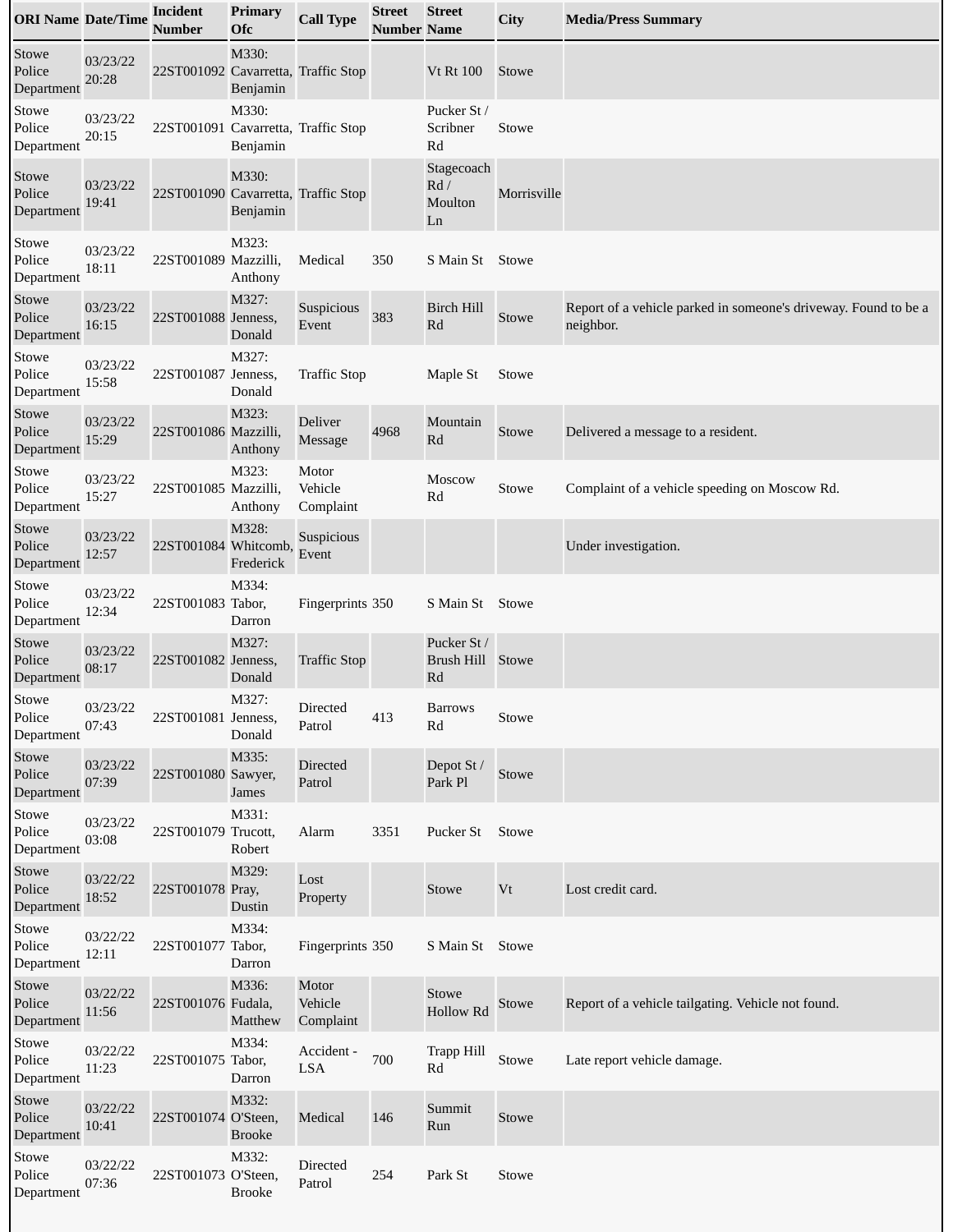| <b>ORI Name Date/Time</b>     |                   | <b>Incident</b><br><b>Number</b> | <b>Primary</b><br><b>Ofc</b> | <b>Call Type</b>              | <b>Street</b><br><b>Number Name</b> | <b>Street</b>                                 | City                                | <b>Media/Press Summary</b>                                                                                |
|-------------------------------|-------------------|----------------------------------|------------------------------|-------------------------------|-------------------------------------|-----------------------------------------------|-------------------------------------|-----------------------------------------------------------------------------------------------------------|
| Stowe<br>Police<br>Department | 03/22/22<br>07:29 | 22ST001072 Fudala,               | M336:<br>Matthew             | Directed<br>Patrol            |                                     | <b>Barrows</b><br>Rd                          | Stowe                               |                                                                                                           |
| Stowe<br>Police<br>Department | 03/22/22<br>01:56 | 22ST001071 Trucott,              | M331:<br>Robert              | Alarm                         | 492                                 | Mountain<br>Rd                                | Stowe                               |                                                                                                           |
| Stowe<br>Police<br>Department | 03/22/22<br>01:15 | 22ST001070 Pray,                 | M329:<br>Dustin              | <b>Foot Patrol</b>            |                                     | Main St                                       | Stowe                               |                                                                                                           |
| Stowe<br>Police<br>Department | 03/22/22<br>01:08 | 22ST001069 Trucott,              | M331:<br>Robert              | <b>Traffic Stop</b>           |                                     | Pucker St                                     | Stowe                               |                                                                                                           |
| Stowe<br>Police<br>Department | 03/22/22<br>00:43 | 22ST001068 Pray,                 | M329:<br>Dustin              | Medical                       | 86B                                 | Sylvan<br>Woods Dr                            | Stowe                               |                                                                                                           |
| Stowe<br>Police<br>Department | 03/21/22<br>16:47 | 22ST001067 Fudala,               | M336:<br>Matthew             | Suspicious<br>Event           | 1880                                | Mountain<br>Rd                                | Stowe                               | Report of male drinking in his vehicle. Male found to not be<br>impaired and was educated on the laws.    |
| Stowe<br>Police<br>Department | 03/21/22<br>15:50 | 22ST001066 O'Steen,              | M332:<br><b>Brooke</b>       | <b>Suspicious</b><br>Event    | 109                                 | Main St                                       | Stowe                               | Report of a male camping out on a picnic table. Male asked to<br>clean up area and move on.               |
| Stowe<br>Police<br>Department | 03/21/22<br>14:01 | 22ST001065 Fudala,               | M336:<br>Matthew             | Motor<br>Vehicle<br>Complaint | 14                                  | S Main St                                     | Stowe                               | Broken down vehicle.                                                                                      |
| Stowe<br>Police<br>Department | 03/21/22<br>13:35 | 22ST001064 O'Steen,              | M332:<br><b>Brooke</b>       | 911 Hangup 486                |                                     | Maple Run<br>Ln                               | Stowe                               | 911 call came in and was dropped. No emergency.                                                           |
| Stowe<br>Police<br>Department | 03/21/22<br>13:22 | 22ST001063 Tabor,                | M334:<br>Darron              | Found<br>Property             |                                     | Stowe<br>Recreation<br>Path<br>#Chase<br>Park | Stowe                               | Found vehicle key                                                                                         |
| Stowe<br>Police<br>Department | 03/21/22<br>13:11 | 22ST001062 O'Steen,              | M332:<br><b>Brooke</b>       | <b>Traffic Stop</b>           |                                     | Mayo Farm<br>Rd                               | Stowe                               |                                                                                                           |
| Stowe<br>Police<br>Department | 03/21/22<br>12:36 | 22ST001061 Tabor,                | M334:<br>Darron              | Motor<br>Vehicle<br>Complaint |                                     | Mountain<br>Rd / Stowe Stowe<br>Forks         |                                     | Report of a vehicle passing a bus with their flashing lights on.                                          |
| Stowe<br>Police<br>Department | 03/21/22<br>11:47 | 22ST001060 Fudala,               | M336:<br>Matthew             | Citizen<br><b>Dispute</b>     |                                     | Main St /<br>Mountain<br>Rd                   | Stowe                               | Report of person tailgating and making threatening gestures<br>towards other driver. Vehicle not located. |
| Stowe<br>Police<br>Department | 03/21/22<br>10:04 | 22ST001059 O'Steen,              | M332:<br><b>Brooke</b>       | Medical                       | 112                                 | Mansfield<br><b>Base</b>                      | Stowe                               |                                                                                                           |
| Stowe<br>Police<br>Department | 03/21/22<br>07:40 | 22ST001058 O'Steen,              | M332:<br><b>Brooke</b>       | <b>Directed</b><br>Patrol     | 413                                 | <b>Barrows</b><br>Rd                          | Stowe                               |                                                                                                           |
| Stowe<br>Police<br>Department | 03/21/22<br>07:35 | 22ST001057 Fudala,               | M336:<br>Matthew             | Directed<br>Patrol            |                                     | Park St                                       | Stowe                               |                                                                                                           |
| Stowe<br>Police<br>Department | 03/20/22<br>23:36 | 22ST001056 Cavarretta, Alarm     | M330:<br>Benjamin            |                               | 492                                 | Mountain<br>Rd                                | Stowe                               |                                                                                                           |
| Stowe<br>Police<br>Department | 03/20/22<br>17:53 | 22ST001055 Cavarretta,           | M330:<br>Benjamin            | Assist-<br>Agency             | 145                                 | Main St                                       | <b>Essex</b><br>Junction<br>Village | <b>DRE</b> Evaluation                                                                                     |
| Stowe<br>Police<br>Department | 03/20/22<br>15:50 | 22ST001054 Tabor,                | M334:<br>Darron              | Found<br>Property             | 360                                 | Mansfield<br><b>Base</b>                      | Stowe                               | Found snowboard boots.                                                                                    |
| Stowe<br>Police<br>Department | 03/20/22<br>15:50 | 22ST001053 Sawyer,               | M335:<br>James               | <b>Traffic Stop</b>           |                                     | Moscow<br>Rd                                  | Stowe                               |                                                                                                           |